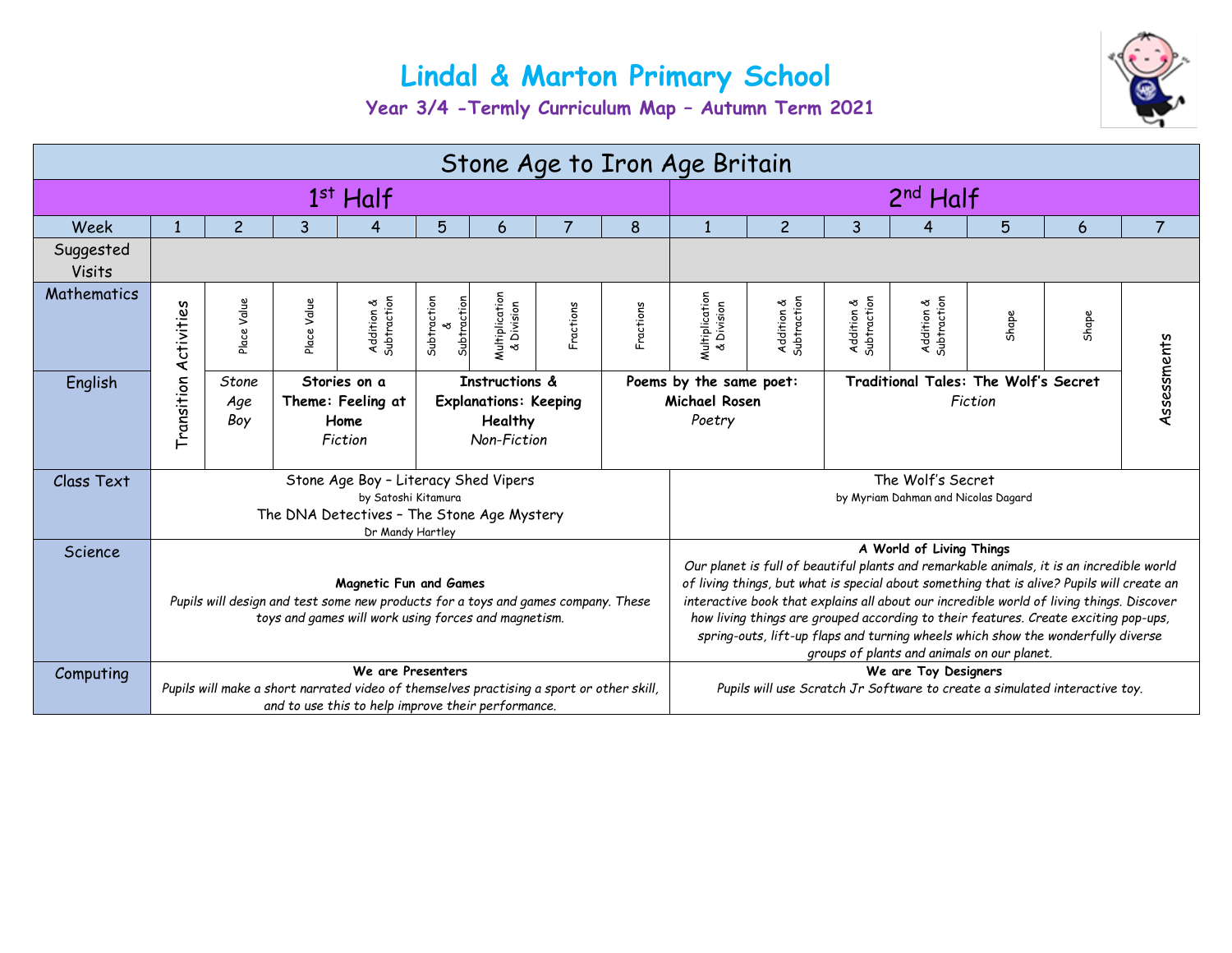## **Lindal & Marton Primary School**

**Year 3/4 -Termly Curriculum Map – Autumn Term 2021**



| <b>PE</b>             | Swimming<br>Year 3<br>- Achieve leg & arm action for one stroke<br>- Float without the use of aids<br>- Swim 10+ metres, one basic method without aids<br>Year 4<br>- Use a sculling action to stay afloat<br>- Swim 10+ metres front or back without aids & using<br>correct style | Hockey<br>Year 3<br>- Perform ball handling skills well, with awareness of<br>space & others<br>- Play a game successfully, apply some tactics to outwit<br>opponents<br>- Keep control & possession & make good decisions on<br>what to do<br>Year 4<br>- Apply dribbling & passing skills in small sided<br>competitive games<br>- Move to stop a ball or object reaching a target in | <b>Gymnastics</b><br>Year 3<br>- Combine arm actions with skips/leaps/steps/jumps<br>& spins in travel<br>- Travel while using various hand apparatus<br>- Create a short movement phase using one item of<br>hand apparatus<br>Year 4<br>- Know principles of balance and apply them on floor &<br>apparatus<br>- Perform at least 3 different rolls with good control |
|-----------------------|-------------------------------------------------------------------------------------------------------------------------------------------------------------------------------------------------------------------------------------------------------------------------------------|-----------------------------------------------------------------------------------------------------------------------------------------------------------------------------------------------------------------------------------------------------------------------------------------------------------------------------------------------------------------------------------------|-------------------------------------------------------------------------------------------------------------------------------------------------------------------------------------------------------------------------------------------------------------------------------------------------------------------------------------------------------------------------|
| <b>RE &amp; PSHCE</b> | RE - Christianity<br>Pupils will learn about the main Christian beliefs, festivals,<br>holy scriptures and symbols.                                                                                                                                                                 | varying situations<br>PSHCE - One World<br>This fictional case study is of a girl called Chiwa who lives<br>in Malawi. The children explore different aspects of her<br>life by gaining an understanding of how people's life<br>experience and opportunities differ throughout the world<br>and that our actions can have both positive and harmful<br>effects.                        | - Link a roll with travel and balance using floor and<br>apparatus<br>PSHCE - VIPs<br>Pupils will learn about the fundamentals of friendship<br>including getting on, falling out and resolving<br>conflicts. Pupils will also explore bullying.                                                                                                                        |